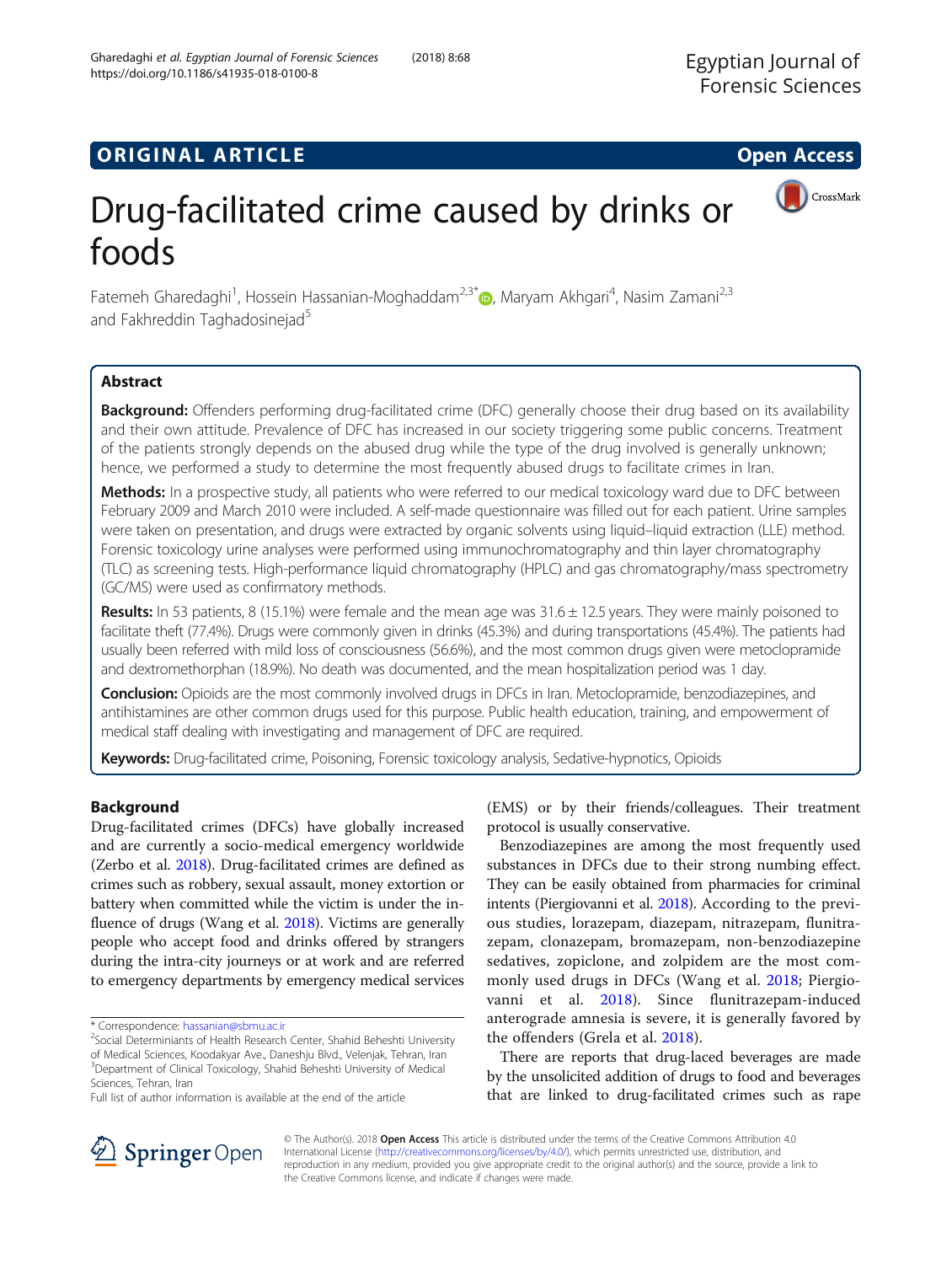(Chan and Ramli [2018](#page-5-0)). Incapacitating ethanol or drugs (medicinal/recreational) are among substances that are used for drug-facilitated crimes (Tiemensma and Davies [2018\)](#page-5-0). Ethanol, street drugs (including hashish and cocaine), and fast-acting benzodiazepines, as well as GHB have also been used for this purpose because they affect fast and cause muscle relaxation and anterograde amnesia (Milhorn [2018\)](#page-5-0). Alcohol use is accompanied by cognitive impairment that results in diminishing acuity. High blood alcohol levels can render an individual unconscious and incapable (Anderson et al. [2017](#page-5-0)).

In forensic toxicology, liquid chromatography/mass spectrometry (LC/MS) is often used to detect trace amounts of benzodiazepines after their ingestion. However, some drugs are rapidly eliminated from the body or the patients refer very late, yielding negative results.

Diagnosis of drug-facilitated rape is difficult due to multiple positive drug results in the patients' samples (Grela et al. [2018\)](#page-5-0). The real number of the rapes facilitated by drugs is more than that reported because many of the victims postpone reporting the crime for several days. Performance of confirmatory tests is also difficult because these drugs affect in low doses and are chemically unstable and metabolized, and excreted from the body very fast.

The issue of DFC is a hidden, serious public health and legal problem in Iran. The aim of the present study was to identify the most common medications used for DFC in Tehran, Iran. To the best of our knowledge, no similar study has been performed to systematically evaluate DFCs in Iran.

## Methods

In a prospective observational study between February 2009 and March 2010, all patients who were referred to two university hospitals of Tehran with the chief complaint of being poisoned by another person to facilitate a crime (DFCs) were included. If the patients had referred with loss of consciousness (LOC), they were included after regaining consciousness and giving history. All urine samples were taken on presentation. A self-made questionnaire containing information on the victims' age and gender, their occupation, level of education, place of poisoning, food or drink ingested by the victim, accompanying person to the health care facility, on-arrival vital signs and level of consciousness, offender's age and gender (if known), history of acquaintance with the offender, motive for crime (if known), and type of the drug used for this purpose was filled out for every single patient (Additional file [1\)](#page-5-0).

Collection, transfer, and storage of the biological samples were performed according to the United Nations Office on Drugs and Crime (UNODC) protocol (Guidelines for the forensic analysis of drugs facilitating sexual assault and other criminal acts [2011\)](#page-5-0). On admission, a 30-mL urine as well as a 10-mL whole blood sample was collected with patient's or his/her guardian/accompanying person's permission. According to the lab protocol, all urine samples were checked for adulteration by estimation of the specific gravity and pH. Urine and blood samples were kept in plastic containers in  $+4$  °C refrigerators. All samples were transferred to forensic toxicology laboratories in Legal Medicine Organization, Tehran, Iran for toxicological analysis. Patients who did not wish to give urine samples and those who mentioned consumption of any medication or drug in the week prior to admission that could interfere with laboratory results were considered to be excluded. If the patients had a positive addiction history or used over-the-counter (OTC) or prescribed drugs, they were only included in case they had positive results for drugs other than the drug they had used.

For toxicological analysis, urine samples were extracted by liquid–liquid extraction (LLE) in systematic toxicological analysis (STA) manner for screening drugs, poisons, and opioids (Kordrostami et al. [2017\)](#page-5-0). As novel psychoactive substances are not available and routinely used in Iran, we did not search for them in biological specimens. All urine samples were tested for amphetamine-type stimulants (ATS) (cut-offs for amphetamine and methamphetamine were 500 ng/mL), opioids (cut-offs for morphine and codeine were 300 ng/mL), methadone  $(cut-off = 300 ng/mL)$ , tramadol  $(cut-off = 200 ng/mL)$ , benzodiazepines (cut-off = 300 ng/mL), Delta (9)-tetrahydrocannabinol (THC) (cut-off = 50 ng/mL), cocaine (cut-off = 300 ng/mL), tricyclic antidepressants (TCA)  $(1000 \text{ ng/mL})$ , barbiturates  $(cut-off = 300 \text{ ng/mL})$ , and phencyclidine  $(PCP)$  (cutoff = 25 ng/mL) using immunochromatography tests.

For the specific analysis of ATS, heptafluorobutiric acid (HFBA) was used as derivatization reagent. The pH of 2 mL urine sample was adjusted to 12, and the desired analytes (amphetamine and methamphetamine) were extracted using n-hexane (3 mL) and shaking for 20 min. Organic layer was separated by immersion of the sample in freezing bath. For derivatization step, 25 μL of HFBA was added to the medium and vortexed for 3 min. Organic layer was separated in crimp-capped vials and analyzed using GC/MS instrumentation (Bahmanabadi et al. [2017\)](#page-5-0).

Urine samples were hydrolyzed using hydrochloric acid and heating for 60 min on  $90^{\circ}$ C water bath. As many drugs of forensic interest have alkaline chemical structure, the pH of the urine sample was adjusted to basic ( $pH = 12$ ) for efficient extraction of alkaline drugs such as narcotic analgesics, benzodiazepines, and ATS. Careful adjustment of pH to 8.5–9 was needed for the extraction of amphoteric drugs such as morphine using LLE method (Kordrostami et al. [2017](#page-5-0)). For the extraction of acidic drugs such as phenytoin, barbiturates, and pyrimidine,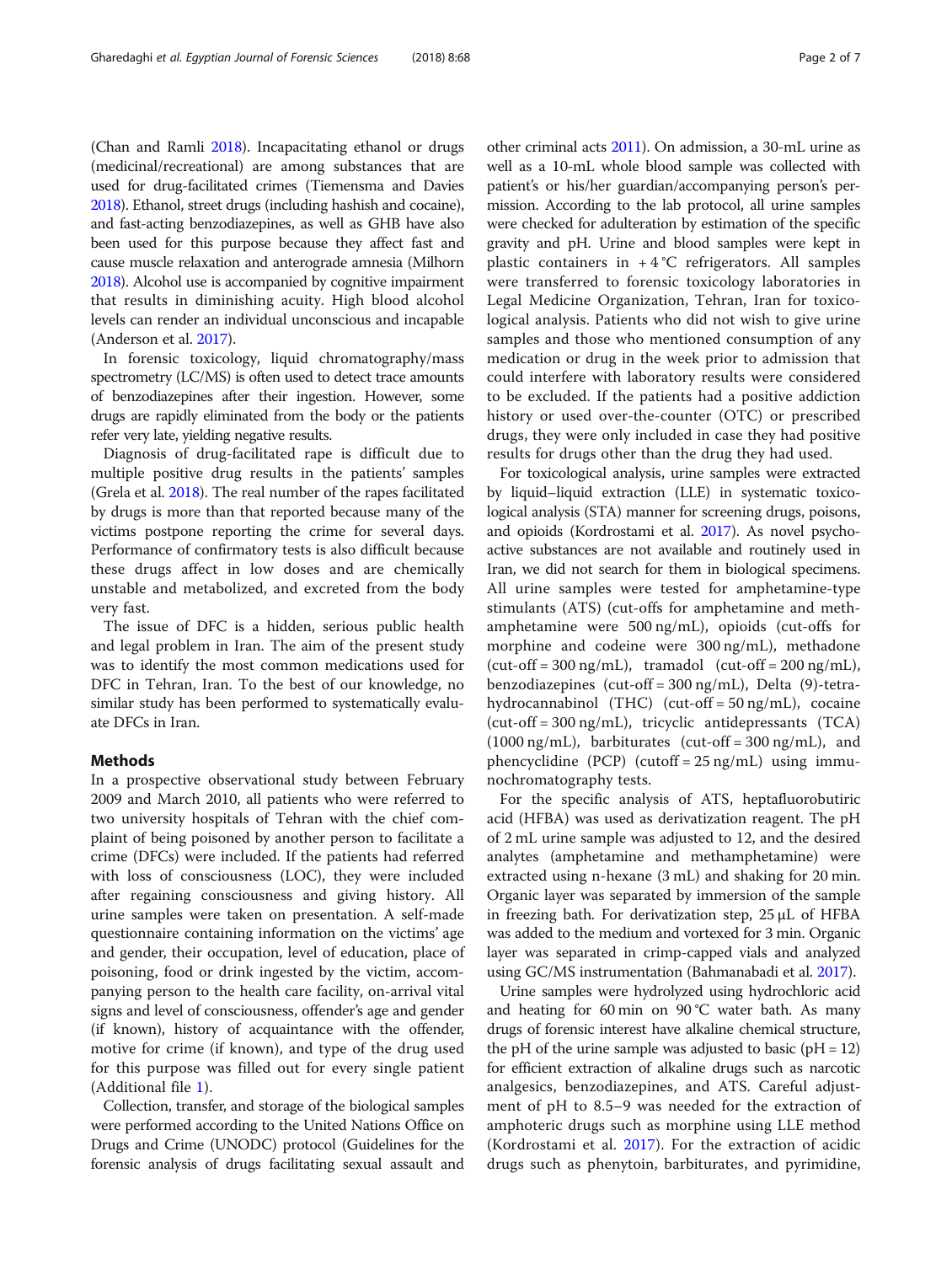the pH of experiment medium was adjusted to 2. After pH adjustment, 2 mL of urine sample was extracted using three aliquots of 2 mL chloroform: isopropanol  $(8:2, v/v)$ . The mixture was vortexed for 10 min and centrifuged for 15 min at 6000 rpm. The organic layer was separated and evaporated to dryness under gentle nitrogen stream gas. Residues were analyzed using TLC method as screening and high-performance liquid chromatography (HPLC) and gas chromatography/mass spectrometry (GC/MS) instrumentation as confirmatory methods. Pre-coated TLC aluminum sheets  $(20 \times 20)$ , with 0.25 mm silica gel layer thickness and ultraviolet fluorescent indicator ALUGRAM® Xtra SIL G SIL UV254, Macherey-Nagel Gmbh, Duren, Germany, were used as screening method (Bazmi et al. [2016;](#page-5-0) Akhgari et al. [2018\)](#page-5-0). It should be noted that all samples were searched for pregabalin and baclofen.

Primary positive results were confirmed using HPLC (Knauer, Germany) with a diode array detector (DAD; Knauer DAD 2700, Germany) plus a quaternary pump (Knauer pump 1000, Germany) and GC/MS (Agilent 7890A, USA) with a mass detector (5975C) to confirm positive results. Blood samples were analyzed for ethanol quantitatively using headspace gas chromatograph 6890 N (Agilent Technologies Inc.) and flame ionization detector (FID) (Behnoush et al. [2010](#page-5-0)).

All analytical methods were pre-validated in the lab and showed acceptable inter- and intra-assay precision. Limit of detection (LOD) and limit of quantitation (LOQ) were acquired for all analytes that are important from forensic toxicology point of view such as opioids, ATS, ethanol (LOD and LOQ were 0.1 and 1 mg/dL), methadone, tramadol, benzodiazepines, barbiturates, and tricyclic antidepressants. .

It should be emphasized that our lab is routinely evaluated by internal and external (UNODC) quality control procedures twice a year. Our lab was accredited by UNODC from 2015.

The data was extracted into SPSS software version 16 and analyzed. For the description of quantitative variables with normal and non-normal distribution, mean (±SD) and median (inter-quartile range) were used, respectively. For qualitative variables, percent of frequency was mentioned. To evaluate the association between categorical variables, chi-square test was used. Mann-Whitney  $U$  test was used to compare differences between two independent groups when the dependent variable was continuous, but not normally distributed. A  $p$  value less than 0.05 was considered to be statistically significant.

# Results

A total of 53 patients were prospectively evaluated, of whom, 45 (84.9%) were male and all were Iranians. Their mean age was  $31.6 \pm 12.4$  years (mean  $\pm$  SD) with an age

range of 7 to 65 years. Basic and demographic characteristics of the cases are shown in Table [1](#page-3-0).

Almost 55% of the victims mentioned no change in the taste of their food/drink. Medications were given by the offenders in a fraud action to examine the victims' health status to offer them a job if they were determined to be healthy, or as a vitamin supplement, and/or to threaten them. The patients had mainly referred with mild LOC (Glasgow Coma Scale [GCS] = 14; 56.6%) or completely awake  $(GCS = 15; 26.4%)$  although in most of them LOC had improved during transferring to hospital. Two car accidents had happened in driver victims with no major trauma.

The offenders were male in almost 78%, female in 5.7%, and both in 11.3% of the cases and about 75% of them were strangers. They offered something to eat (71%), gave free food on religious ceremonies (13.2%), and offered medication for treatment of a medical situation (such as headache) or as a part of employment process (in 15.1% of the cases). The offenders' estimated range of age was 20 to 50 years although three victims had no idea about or had forgotten the offender's approximate age. In 20 victims (37.7%), the offender had pretended to eat or drink the food/juice.

In 49 cases (92.5%), no history of recent drug/medication use was present. One case claimed to be on addiction withdrawal protocol using codeine and ibuprofen, one used tramadol, one was on diabetic and cardiovascular medications, and one mentioned infrequent use of amphetamine. Although we searched for ATS, cocaine, pregabalin, and baclofen in urine samples, none of the cases were positive for any of them. Forty-seven (88.7%) and 4 (7.5%) victims were hospitalized for 1 day or less and 2 days, respectively, while 2 were not hospitalized at all. No death was reported. Median time between exposure and urine collection was 11 h (range 1 to 120 h). On-arrival vital signs were normal in all cases except one.

The detected drugs are shown in Table [2](#page-3-0). All of the detected drugs were above cut-off levels. Metoclopramide was positive in 10 (18.9%) cases, 5 of whom were poisoned in the work place  $(P = 0.001)$ . Metoclopramide was less used when the offender tasted the food him/herself to gain the victim's trust ( $P = 0.008$ ). Type of the drug and period of hospitalization were not significantly correlated. Patients significantly referred when they had sensed taste change in their food/drink (7 h [3, 12; range 1 to 120] versus 2 h [1.5, 6; range 1 to 48];  $P = 0.004$ ). Type of the drug was neither related to the motive of administration nor to the offender's gender.

# **Discussion**

No statistics exist on the criminal poisonings in Iran. However, it seems that the number of these poisonings has increased during the recent years. This may be due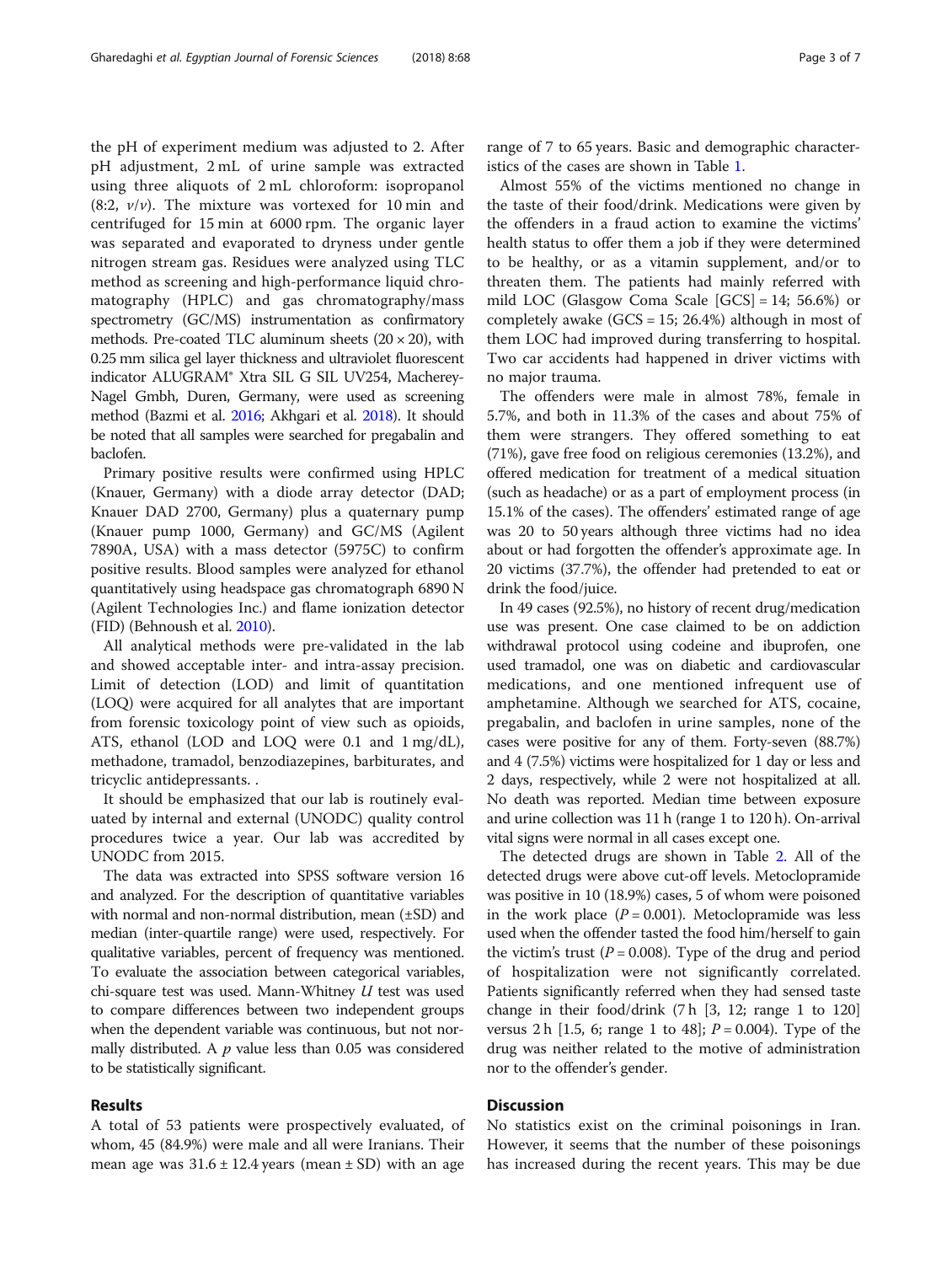<span id="page-3-0"></span>Table 1 Demographic and basic characteristics of the drugfacilitated crime victims

| Mean (±SD) age year (range)<br>$31.6 \pm 12.4$ (7-65)<br>Sex, n (%)<br>Female<br>8(15.1)<br>Male<br>45 (84.9)<br>Schooling year <sup>a</sup> , n (%)<br>0<br>5(9.4)<br>$1 - 5$<br>9(16.9)<br>$6 - 8$<br>9 (16.9)<br>$9 - 12$<br>22 (41.5)<br>>12<br>7(13.2)<br>Job, $n$ $(\%)$<br>Worker<br>22 (41.5)<br>Clerks<br>7 (13.2)<br>Unemployed persons<br>6(11.3)<br>5(9.4)<br>Housekeepers<br>Sellers<br>4(7.5)<br>Scholars<br>4 (7.5)<br>Drivers<br>2(3.8)<br>3(5.7)<br>Other jobs<br>Refer, n (%)<br><b>EMS</b><br>21 (39.6)<br>Friends<br>15(28.3)<br>Relatives<br>12 (22.6)<br>Motive, n (%)<br>Robbery<br>41 (77.4)<br>2(3.8)<br>Rape<br>Not defined<br>10 (18.8)<br>Location of crime,<br>n (%)<br>Intra-city travels<br>10 (18.9)<br>Inter-city travels<br>9(17)<br>Terminals<br>4(7.5)<br>Workplaces<br>10 (18.8)<br>Within the city<br>10 (18.8)<br>Victim's property<br>7(13.2)<br>3(5.7)<br>Party<br>Mean (±SD) GCS <sup>b</sup><br>$13.98 \pm 0.88$<br>(range)<br>$(12 - 15)$<br>Edible offered, n (%)<br>Juice<br>20 (37.7)<br>Food<br>7(13.2)<br>Chocolate<br>6(11.3)<br>Medicine<br>6(11.3)<br><b>Biscuit</b><br>5(9.4) | Variable | Results |  |
|------------------------------------------------------------------------------------------------------------------------------------------------------------------------------------------------------------------------------------------------------------------------------------------------------------------------------------------------------------------------------------------------------------------------------------------------------------------------------------------------------------------------------------------------------------------------------------------------------------------------------------------------------------------------------------------------------------------------------------------------------------------------------------------------------------------------------------------------------------------------------------------------------------------------------------------------------------------------------------------------------------------------------------------------------------------------------------------------------------------------------------|----------|---------|--|
|                                                                                                                                                                                                                                                                                                                                                                                                                                                                                                                                                                                                                                                                                                                                                                                                                                                                                                                                                                                                                                                                                                                                    |          |         |  |
|                                                                                                                                                                                                                                                                                                                                                                                                                                                                                                                                                                                                                                                                                                                                                                                                                                                                                                                                                                                                                                                                                                                                    |          |         |  |
|                                                                                                                                                                                                                                                                                                                                                                                                                                                                                                                                                                                                                                                                                                                                                                                                                                                                                                                                                                                                                                                                                                                                    |          |         |  |
|                                                                                                                                                                                                                                                                                                                                                                                                                                                                                                                                                                                                                                                                                                                                                                                                                                                                                                                                                                                                                                                                                                                                    |          |         |  |
|                                                                                                                                                                                                                                                                                                                                                                                                                                                                                                                                                                                                                                                                                                                                                                                                                                                                                                                                                                                                                                                                                                                                    |          |         |  |
|                                                                                                                                                                                                                                                                                                                                                                                                                                                                                                                                                                                                                                                                                                                                                                                                                                                                                                                                                                                                                                                                                                                                    |          |         |  |
|                                                                                                                                                                                                                                                                                                                                                                                                                                                                                                                                                                                                                                                                                                                                                                                                                                                                                                                                                                                                                                                                                                                                    |          |         |  |
|                                                                                                                                                                                                                                                                                                                                                                                                                                                                                                                                                                                                                                                                                                                                                                                                                                                                                                                                                                                                                                                                                                                                    |          |         |  |
|                                                                                                                                                                                                                                                                                                                                                                                                                                                                                                                                                                                                                                                                                                                                                                                                                                                                                                                                                                                                                                                                                                                                    |          |         |  |
|                                                                                                                                                                                                                                                                                                                                                                                                                                                                                                                                                                                                                                                                                                                                                                                                                                                                                                                                                                                                                                                                                                                                    |          |         |  |
|                                                                                                                                                                                                                                                                                                                                                                                                                                                                                                                                                                                                                                                                                                                                                                                                                                                                                                                                                                                                                                                                                                                                    |          |         |  |
|                                                                                                                                                                                                                                                                                                                                                                                                                                                                                                                                                                                                                                                                                                                                                                                                                                                                                                                                                                                                                                                                                                                                    |          |         |  |
|                                                                                                                                                                                                                                                                                                                                                                                                                                                                                                                                                                                                                                                                                                                                                                                                                                                                                                                                                                                                                                                                                                                                    |          |         |  |
|                                                                                                                                                                                                                                                                                                                                                                                                                                                                                                                                                                                                                                                                                                                                                                                                                                                                                                                                                                                                                                                                                                                                    |          |         |  |
|                                                                                                                                                                                                                                                                                                                                                                                                                                                                                                                                                                                                                                                                                                                                                                                                                                                                                                                                                                                                                                                                                                                                    |          |         |  |
|                                                                                                                                                                                                                                                                                                                                                                                                                                                                                                                                                                                                                                                                                                                                                                                                                                                                                                                                                                                                                                                                                                                                    |          |         |  |
|                                                                                                                                                                                                                                                                                                                                                                                                                                                                                                                                                                                                                                                                                                                                                                                                                                                                                                                                                                                                                                                                                                                                    |          |         |  |
|                                                                                                                                                                                                                                                                                                                                                                                                                                                                                                                                                                                                                                                                                                                                                                                                                                                                                                                                                                                                                                                                                                                                    |          |         |  |
|                                                                                                                                                                                                                                                                                                                                                                                                                                                                                                                                                                                                                                                                                                                                                                                                                                                                                                                                                                                                                                                                                                                                    |          |         |  |
|                                                                                                                                                                                                                                                                                                                                                                                                                                                                                                                                                                                                                                                                                                                                                                                                                                                                                                                                                                                                                                                                                                                                    |          |         |  |
|                                                                                                                                                                                                                                                                                                                                                                                                                                                                                                                                                                                                                                                                                                                                                                                                                                                                                                                                                                                                                                                                                                                                    |          |         |  |
|                                                                                                                                                                                                                                                                                                                                                                                                                                                                                                                                                                                                                                                                                                                                                                                                                                                                                                                                                                                                                                                                                                                                    |          |         |  |
|                                                                                                                                                                                                                                                                                                                                                                                                                                                                                                                                                                                                                                                                                                                                                                                                                                                                                                                                                                                                                                                                                                                                    |          |         |  |
|                                                                                                                                                                                                                                                                                                                                                                                                                                                                                                                                                                                                                                                                                                                                                                                                                                                                                                                                                                                                                                                                                                                                    |          |         |  |
|                                                                                                                                                                                                                                                                                                                                                                                                                                                                                                                                                                                                                                                                                                                                                                                                                                                                                                                                                                                                                                                                                                                                    |          |         |  |
|                                                                                                                                                                                                                                                                                                                                                                                                                                                                                                                                                                                                                                                                                                                                                                                                                                                                                                                                                                                                                                                                                                                                    |          |         |  |
|                                                                                                                                                                                                                                                                                                                                                                                                                                                                                                                                                                                                                                                                                                                                                                                                                                                                                                                                                                                                                                                                                                                                    |          |         |  |
|                                                                                                                                                                                                                                                                                                                                                                                                                                                                                                                                                                                                                                                                                                                                                                                                                                                                                                                                                                                                                                                                                                                                    |          |         |  |
|                                                                                                                                                                                                                                                                                                                                                                                                                                                                                                                                                                                                                                                                                                                                                                                                                                                                                                                                                                                                                                                                                                                                    |          |         |  |
|                                                                                                                                                                                                                                                                                                                                                                                                                                                                                                                                                                                                                                                                                                                                                                                                                                                                                                                                                                                                                                                                                                                                    |          |         |  |
|                                                                                                                                                                                                                                                                                                                                                                                                                                                                                                                                                                                                                                                                                                                                                                                                                                                                                                                                                                                                                                                                                                                                    |          |         |  |
|                                                                                                                                                                                                                                                                                                                                                                                                                                                                                                                                                                                                                                                                                                                                                                                                                                                                                                                                                                                                                                                                                                                                    |          |         |  |
|                                                                                                                                                                                                                                                                                                                                                                                                                                                                                                                                                                                                                                                                                                                                                                                                                                                                                                                                                                                                                                                                                                                                    |          |         |  |
|                                                                                                                                                                                                                                                                                                                                                                                                                                                                                                                                                                                                                                                                                                                                                                                                                                                                                                                                                                                                                                                                                                                                    |          |         |  |
|                                                                                                                                                                                                                                                                                                                                                                                                                                                                                                                                                                                                                                                                                                                                                                                                                                                                                                                                                                                                                                                                                                                                    |          |         |  |
|                                                                                                                                                                                                                                                                                                                                                                                                                                                                                                                                                                                                                                                                                                                                                                                                                                                                                                                                                                                                                                                                                                                                    |          |         |  |
|                                                                                                                                                                                                                                                                                                                                                                                                                                                                                                                                                                                                                                                                                                                                                                                                                                                                                                                                                                                                                                                                                                                                    |          |         |  |
|                                                                                                                                                                                                                                                                                                                                                                                                                                                                                                                                                                                                                                                                                                                                                                                                                                                                                                                                                                                                                                                                                                                                    |          |         |  |
|                                                                                                                                                                                                                                                                                                                                                                                                                                                                                                                                                                                                                                                                                                                                                                                                                                                                                                                                                                                                                                                                                                                                    |          |         |  |
|                                                                                                                                                                                                                                                                                                                                                                                                                                                                                                                                                                                                                                                                                                                                                                                                                                                                                                                                                                                                                                                                                                                                    |          |         |  |
|                                                                                                                                                                                                                                                                                                                                                                                                                                                                                                                                                                                                                                                                                                                                                                                                                                                                                                                                                                                                                                                                                                                                    |          |         |  |
|                                                                                                                                                                                                                                                                                                                                                                                                                                                                                                                                                                                                                                                                                                                                                                                                                                                                                                                                                                                                                                                                                                                                    |          |         |  |

Table 1 Demographic and basic characteristics of the drugfacilitated crime victims (Continued)

| Variable                                     | Results                 |
|----------------------------------------------|-------------------------|
| Cake                                         | 4(7.5)                  |
| Tea                                          | 2(3.8)                  |
| Other drinkable liquids                      | 3(5.7)                  |
| Median [IQR] crime elapsed time (h)          | $3$ [2, 8] $(1-120)$    |
| Median[IQR] test elapsed time (h) (range)    | 11 [3.7, 20.5] (1, 120) |
| Mean (±SD) hours of admission length (range) | $25 \pm 8$ (0-48)       |
| <sup>a</sup> A missing data                  |                         |

**b**Glasgow Coma Scale

to the high availability of the drugs specially opioids and sedative-hypnotics (Hassanian-Moghaddam [2013](#page-5-0); Hassanian-Moghaddam et al. [2014a;](#page-5-0) Soltaninejad et al. [2014;](#page-5-0) Hassanian-Moghaddam et al. [2014b](#page-5-0); Piergiovanni et al. [2018\)](#page-5-0). UNODC has previously published a guideline for the forensic analysis of drugs facilitating sexual assault and other criminal acts indicating that some drug categories including benzodiazepines, antihistamines, barbiturates, opioids, ATS, cannabis, and alcohols are identified to be used to perpetrate DFC (Guidelines for the forensic analysis of drugs facilitating sexual assault and other criminal acts [2011](#page-5-0)). Alcohol may be used as an incapacitating aid (Grela et al. [2018\)](#page-5-0); however, in the

Table 2 Detected drugs in the urine samples of the drug-facilitated crime victims

| Drug group      | Drug name        | N(%      | Instrumentation used |
|-----------------|------------------|----------|----------------------|
| Opioids         | Dextromethorphan | 10(18.5) | GC/MS                |
|                 | Tramadol         | 5(9.2)   | HPLC, GC/MS          |
|                 | Methadone        | 3(5.5)   | GC/MS                |
|                 | Codeine          | 3(5.5)   | HPLC, GC/MS          |
|                 | Levorphanol      | 1(1.9)   | GC/MS                |
|                 | Morphine         | 1(1.9)   | GC/MS                |
| Antihistamines  | Promethazine     | 2(3.7)   | HPLC, GC/MS          |
|                 | Cyproheptadine   | 1(1.9)   | <b>HPLC</b>          |
| Benzodiazepines | Lorazepam        | 4(7.4)   | <b>HPLC</b>          |
|                 | Nortetrazepam    | 3(5.5)   | <b>HPLC</b>          |
| Other drugs     | Metoclopramide   | 10(18.5) | GC/MS                |
|                 | Theobromine      | 5(9.2)   | GC/MS                |
|                 | Phenobarbital    | 1(1.9)   | GC/MS                |
|                 | Amitryptyline    | 1(1.9)   | HPLC, GC/MS          |
|                 | Imipramine       | 1(1.9)   | HPLC, GC/MS          |
|                 | Clomipramine     | 1(1.9)   | HPLC, GC/MS          |
|                 | Carbamazepine    | 1(1.9)   | <b>HPLC</b>          |
|                 | Propranolol      | 1(1.9)   | <b>HPLC</b>          |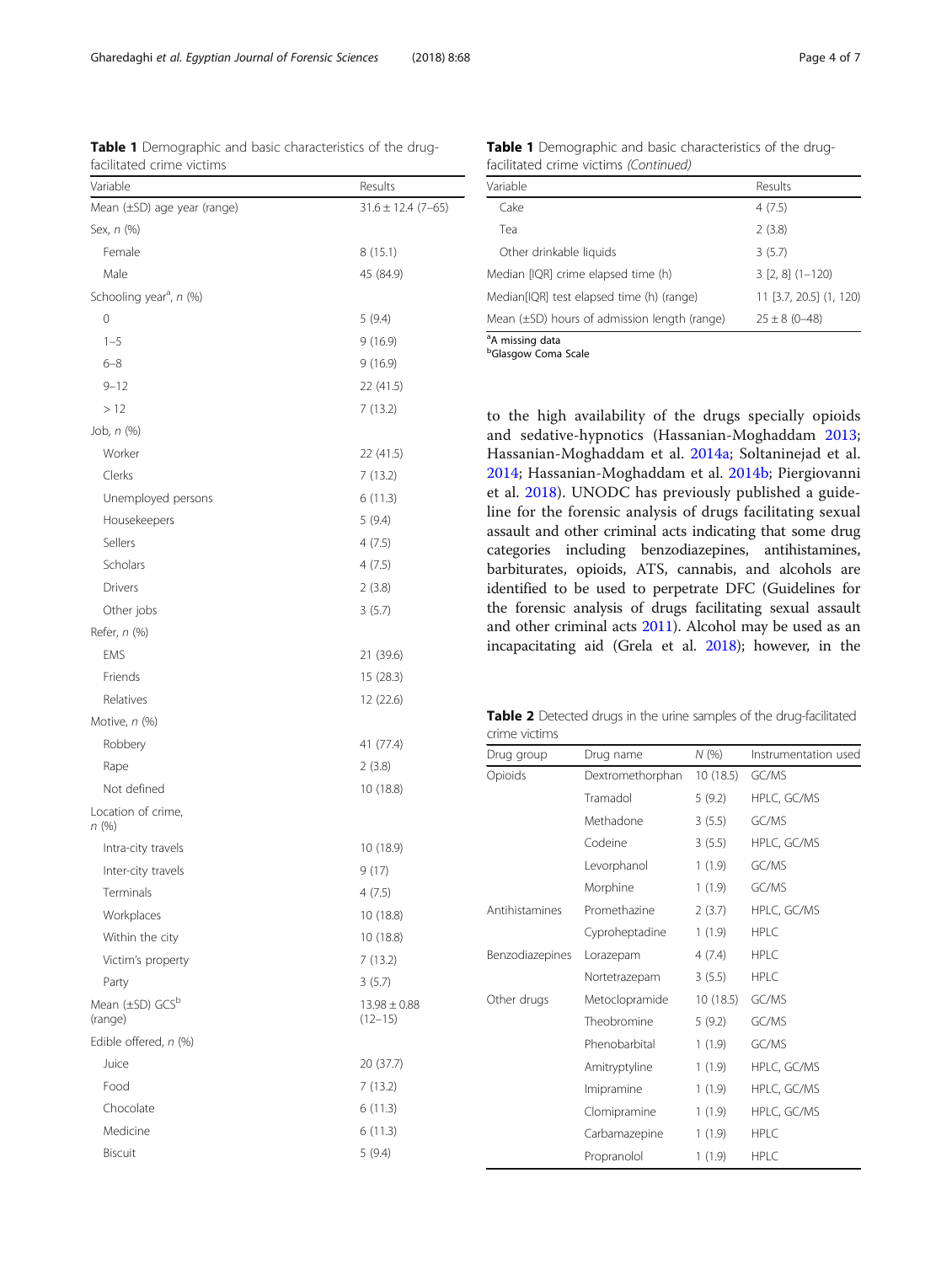Khan's study—with cultural similarities to us—ethanol was not a preferred option for DFCs (Khan et al. [2014](#page-5-0)).

Higher frequency of poisoning in males shows the fact that young males are more actively present in the society and carry more money. Erfan Uddin and colleagues reported that mean age of the victims was 31.23 years with a predominant male tendency (100%) (Erfan Uddin et al. [2018\)](#page-5-0). Other studies showed the higher frequency of poisoning in males between 25 and 55 years (Khan et al. [2014](#page-5-0)).

Almost 50% of the victims were undergraduate (lower than diploma) suggesting that higher educational levels might be a protective factor for such poisonings. Approximately, 42% of the victims were workers, a finding that was previously shown by similar studies (Khan et al. [2014](#page-5-0); Kuwayama et al. [2018\)](#page-5-0).

About 43% of our victims were intoxicated by poisonous drinks unwillingly (Grela et al. [2018;](#page-5-0) Kuwayama et al. [2018\)](#page-5-0); a finding in accordance with the results of the previous studies. Almost 55% of the victims mentioned no taste change, and in case the victim had sensed the change in the taste of the drink, he/she had referred to health care facilities late. We could not explain the cause of this finding.

Most poisonings had happened during transportations (45.4%). Erfan Uddin et al. defined travel-related poisonings, almost 55% of which had happened in public busses (Erfan Uddin et al. [2018](#page-5-0)). This type of poisoning has also been reported in other studies in the region (Khan et al. [2014\)](#page-5-0). Almost 38% of the offenders pretended to eat from the same drink or food to gain the victims' trust. This trick had never been reported before.

Although most of our patients had GCS of 14 or 15 on presentation, other studies had shown deeper on presentation loss of consciousness (Erfan Uddin et al. [2018;](#page-5-0) Khan et al. [2014](#page-5-0)). This may be interpreted by longer elapsed time between crime and emergency department presentation. Almost 92% of the cases had no history of drug use/ abuse. One case claimed that he was on addiction abstinence protocol, and another victim abused hashish infrequently, both of whom had negative test results. Most of our patients had been hospitalized for only 24 h, and no death was reported. Vital signs were normal in all patients except for a 46-year-old male. Length of hospitalization was less than 3 days in most studies.

Many studies showed that benzodiazepines were the main cause of toxicity in cases of robbery, while in our study, many other types of drugs had been used by the offenders (Erfan Uddin et al. [2018](#page-5-0); Khan et al. [2014](#page-5-0); Singh et al. [2015](#page-5-0)). In previous studies in the UK, diazepam, temazepam, ecstasy, and GHB were used for drug-facilitated sexual assault (Grela et al. [2018\)](#page-5-0).

Dextromethorphan was positive in 10 cases (using GC/MS) mainly in the intra-city poisonings. In 10 cases, no drug was found in analysis, and in 11 cases, non-sedative drugs (such as metoclopramide) were positive. It should be emphasized that negative results in DFC victims does not necessarily mean that no drug has been administered. This may be due to the delay in reporting and drug metabolism/excretion from the body (Grela et al. [2018](#page-5-0)). Maybe, the negative test results for sedative-hypnotics were due to the delay in the secretion of the metabolite or the principle drug was rapidly eliminated from the body. The problem of short half-lives of benzodiazepines has already been discussed and using improved methods including liquid chromatography-tandem mass spectrometry (LC-MS/MS) or GC-MS/MS is recommended (Drummer et al. [2019;](#page-5-0) Remane et al. [2014](#page-5-0)).

Using opioids as the first choice drug in DFCs has never been discussed before (Khan et al. [2014](#page-5-0); Singh et al. [2015;](#page-5-0) Piergiovanni et al. [2018](#page-5-0)). It seems that easy availability of opioids made them a suitable weapon for such organized crimes. Another theory is the long detection period of opioids compared to short-acting sedativehypnotics resulting in more positive results.

Using antihistamines is rarely discussed in the literature (Wang et al. [2018\)](#page-6-0). Antihistamines can induce sedation and may have synergistic effects with other sedative hypnotics (Grela et al. [2018](#page-5-0)). Administration of metoclopramide in conjunction with other drugs had not been discussed earlier, and it may be administered to avoid nausea and vomiting induced by intoxication in the victims. Using antiepileptics is usually limited to barbiturates but carbamazepine was discussed as well (Dinis-Oliveira and Magalhães [2013\)](#page-5-0).

The most important limitation of the current study is habitual and without prescription use of the drugs which is a common problem in general population. We did not measure the concentration of the medications in biological samples obtained from patients. This is another major limitation of this study. Since hair and nail analyses were not feasible, history of recent drug use was relied on and urine drugs were checked by GC/MS (excluded if the test results and history matched) which could yield distorted results. The other limitation was missing of the possible deceased patients because this study was only performed in hospitalized patients. Cultural situation of the society that does not let the victims claim their sexual assault is another limitation that may cause case missing. In most cases, blood sample was collected too late and drugs were distributed and metabolized in the body; therefore, we only could detect drugs and their metabolites in urine samples qualitatively. Also plasma, serum, or blood were not available enough or were present with low quality in some instances. Moreover, the presence of sedative hypnotic drugs in urine samples without previous medical complications indicates that victims had used the drug unintentionally and were under the influence of drugs.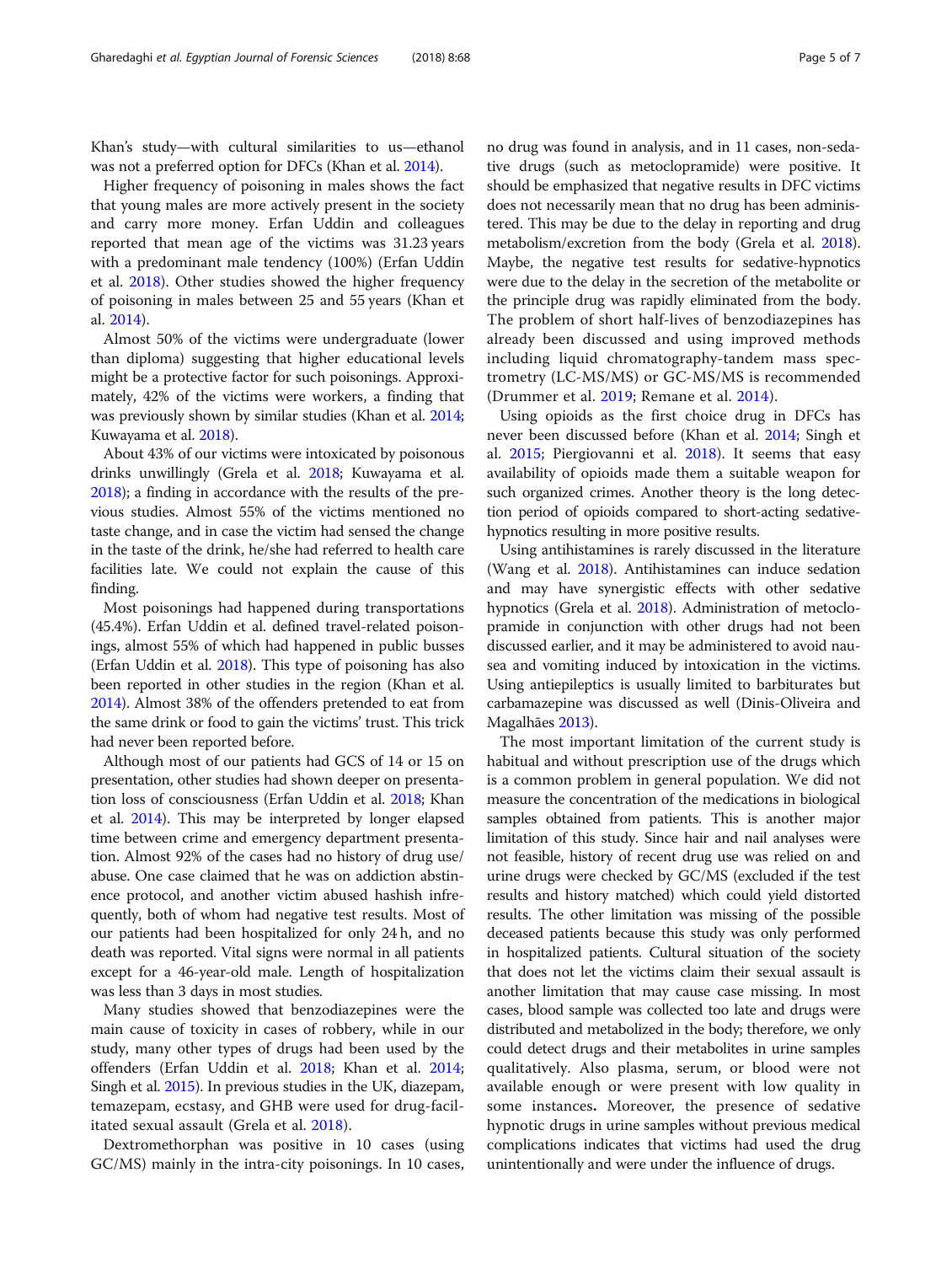# <span id="page-5-0"></span>Conclusion

Opioids may be used in DFCs in Iran. Metoclopramide, benzodiazepines, and antihistamines are other common drugs used for this purpose. Although we have no access to previous statistics on DFC, we estimate that its prevalence has increased. The ministry of health should definitely control OTC drug purchase. The media should warn the lay people about the possible dangers of accepting food or drinks from the strangers especially in terminals and public transportation facilities. Hair evaluation technology is needed to be set up in forensic and legal medicine laboratories in our country.

# Additional file

[Additional file 1:](https://doi.org/10.1186/s41935-018-0100-8) Drug-Facilitated Crime Questionnaire. (DOCX 16 kb)

#### Abbreviations

DAD: Diode array detector; DFC: Drug-facilitated crime; EMS: Emergency medicine service; GC/MS: Chromatography/mass spectrometry; GCS: Glasgow Coma Scale; GHB: Gamma hydroxylbutyrate; HPLC: High performance liquid chromatography; HSGC: Head space gas chromatography; LC/MS: Liquid chromatography/mass spectrometry; LC/MS/MS: Liquid chromatography-tandem mass spectrometry; LLE: Liquid–liquid extraction; LOC: Loss of consciousness; OTC: Over-the-counter; SD: Standard deviation; STA: Systematic toxicological analysis; TLC: Thin layer chromatography; UNODC: United Nations Office on Drugs and Crime

#### Acknowledgements

None

#### Funding

None

#### Availability of data and materials

The datasets generated during and/or analyzed during the current study are available from the corresponding author on reasonable request.

#### Authors' contributions

The study was designed by HHM and FT. FG implemented the study. MA analyzed the biological samples. HHM analyzed the results. HHM and NZ drafted the manuscript, and all authors read and approved final draft.

#### Ethics approval and consent to participate

Ethics approval was obtained from Shahid Beheshti University of Medical Sciences (IR.SBMU.RETECH.REC.1397.31).

#### Consent for publication

Not applicable

#### Competing interests

The authors declare that they have no competing interests.

## Publisher's Note

Springer Nature remains neutral with regard to jurisdictional claims in published maps and institutional affiliations.

#### Author details

<sup>1</sup>Soorena Hospital, Tehran University of Medical Sciences, Tehran, Iran. <sup>2</sup>Social Determiniants of Health Research Center, Shahid Beheshti University of Medical Sciences, Koodakyar Ave., Daneshju Blvd., Velenjak, Tehran, Iran. <sup>3</sup>Department of Clinical Toxicology, Shahid Beheshti University of Medical Sciences, Tehran, Iran. <sup>4</sup>Legal Medicine Research Center, Legal Medicine Organization (LMO), Tehran, Iran. <sup>5</sup>Department of Forensic Medicine, Tehran University of Medical Sciences, Tehran, Iran.

## Received: 28 August 2018 Accepted: 28 November 2018 Published online: 13 December 2018

#### References

- Akhgari M, Amini-Shirazi N, Iravani FS (2018) Forensic toxicology perspectives of methadone-associated deaths in Tehran, Iran, a 7-year overview. Basic Clin Pharmacol Toxicol 122:436–441
- Anderson LJ, Flynn A, Pilgrim JL (2017) A global epidemiological perspective on the toxicology of drug-facilitated sexual assault: a systematic review. J Forensic Legal Med 47:46–54
- Bahmanabadi L, Akhgari M, Jokar F, Sadeghi HB (2017) Quantitative determination of methamphetamine in oral fluid by liquid–liquid extraction and gas chromatography/mass spectrometry. Hum Exp Toxicol 36:195–202
- Bazmi E, Behnoush B, Akhgari M, Bahmanabadi L (2016) Quantitative analysis of benzodiazepines in vitreous humor by high-performance liquid chromatography. SAGE Open Med 4:2050312116666243
- Behnoush B, Bazmi E, Akhgari M, Hashemi Nazari SS, Sardari Iravani F (2010) Evaluation of ethanol and N-propanol in victims. Iran J Toxicol 4:311–316
- Chan KW, Ramli SH (2018) Development of an in-house HPLC method for the analysis of ecstasy-laced beverages. Egypt J Forensic Sci 8:18
- Dinis-Oliveira RJ, Magalhães T (2013) Forensic toxicology in drug-facilitated sexual assault. Toxicol Mech Methods 23:471–478
- Drummer OH, Di Rago M, Gerostamoulos D (2019) Analysis of benzodiazepines for drug-facilitated assaults and abuse settings (urine). In: Langman L, Snozek C (eds) LC-MS in drug analysis. Methods in Molecular Biology. Humana Press, New York, p 1872
- Erfan Uddin RAMD, Ghose A, Uddin Hassan MDM, Kuch U, Kumar Dutta A, Zahed ASMD, Jabed SM (2018) A Clinico-epidemiological study on poisoning among commuters: is there any substance abuse? Asia Pac J Med Toxicol 7:38–41
- Grela A, Gautam L, Cole MD (2018) A multifactorial critical appraisal of substances found in drug facilitated sexual assault cases. Forensic Sci Int 292:50–60
- Guidelines for the forensic analysis of drugs facilitating sexual assault and other criminal acts (2011) Laboratory and Scientific Section United Nations Office on Drugs and Crime, Vienna [https://www.unodc.org/documents/scientific/](https://www.unodc.org/documents/scientific/forensic_analys_of_drugs_facilitating_sexual_assault_and_other_criminal_acts.pdf) [forensic\\_analys\\_of\\_drugs\\_facilitating\\_sexual\\_assault\\_and\\_other\\_criminal\\_](https://www.unodc.org/documents/scientific/forensic_analys_of_drugs_facilitating_sexual_assault_and_other_criminal_acts.pdf) [acts.pdf.](https://www.unodc.org/documents/scientific/forensic_analys_of_drugs_facilitating_sexual_assault_and_other_criminal_acts.pdf) Accessed 12 Sept 2017.
- Hassanian-Moghaddam H (2013) An educational and research opportunity for the largest university hospital poison control centers; Tehran and Cairo. Egypt J Forensic Sci 3:64–65
- Hassanian-Moghaddam H, Noroozi A, Zafaghandi S, Bagher M, Sarjami S (2014a) Substance abuse warning network: Pilot results in poisoned patients. Razi J Med Sci 21:47–58 [in Persian]
- Hassanian-Moghaddam H, Zamani N, Rahimi M, Shadnia S, Pajoumand A, Sarjami S (2014b) Acute adult and adolescent poisoning in Tehran, Iran; the
- epidemiologic trend between 2006 and 2011. Arch Iran Med 17:534–538 Khan TM, Mehr MT, Ullah H, Abrar A (2014) Drug-facilitated street and travel related crime: a new public health issue. Gomal J Med Sci 12:205–209
- Kordrostami R, Akhgari M, Ameri M, Ghadipasha M, Aghakhani K (2017) Forensic toxicology analysis of self-poisoning suicidal deaths in Tehran, Iran; trends between 2011-2015. Daru 25:15
- Kuwayama K, Nariai M, Miyaguchi H, Iwata YT, Kanamori T, Tsujikawa K, Yamamuro T, Segawa H, Abe H, Iwase H, Inoue H (2018) Micro-segmental hair analysis for proving drug-facilitated crimes: evidence that a victim ingested a sleeping aid, diphenhydramine, on a specific day. Forensic Sci Int 288:23–28
- Milhorn HT (2018) Sedative-hypnotic dependence. In: Substance Use Disorders. Springer, Cham, pp 59–76

Piergiovanni M, Cappiello A, Famiglini G, Termopoli V, Palma P (2018) Determination of benzodiazepines in beverages using green extraction methods and capillary HPLC-UV detection. J Pharm Biomed Anal 154:492–500

- Remane D, Wetzel D, Peters FT (2014) Development and validation of a liquid chromatography-tandem mass spectrometry (LC-MS/MS) procedure for screening of urine specimens for 100 analytes relevant in drug-facilitated crime (DFC). Anal Bioanal Chem 406:4411–4424
- Singh SP, Kaur S, Singh D, Aggarwal A (2015) Lorazepam: a weapon of offence. J Clin Diagn Res 9:HD01–HD02
- Soltaninejad K, Hassanian-Moghaddam H, Shadnia S (2014) Methadone related poisoning on the rise in Tehran, Iran. Asia Pac J Med Toxicol 3:104–109
- Tiemensma M, Davies B (2018) Investigating drug-facilitated sexual assault at a dedicated forensic centre in Cape Town, South Africa. Forensic Sci Int 288: 115–122 Uddin MJ, Shahed FH, Bhowmik SK, Rashid R, Ghose A, Rahman